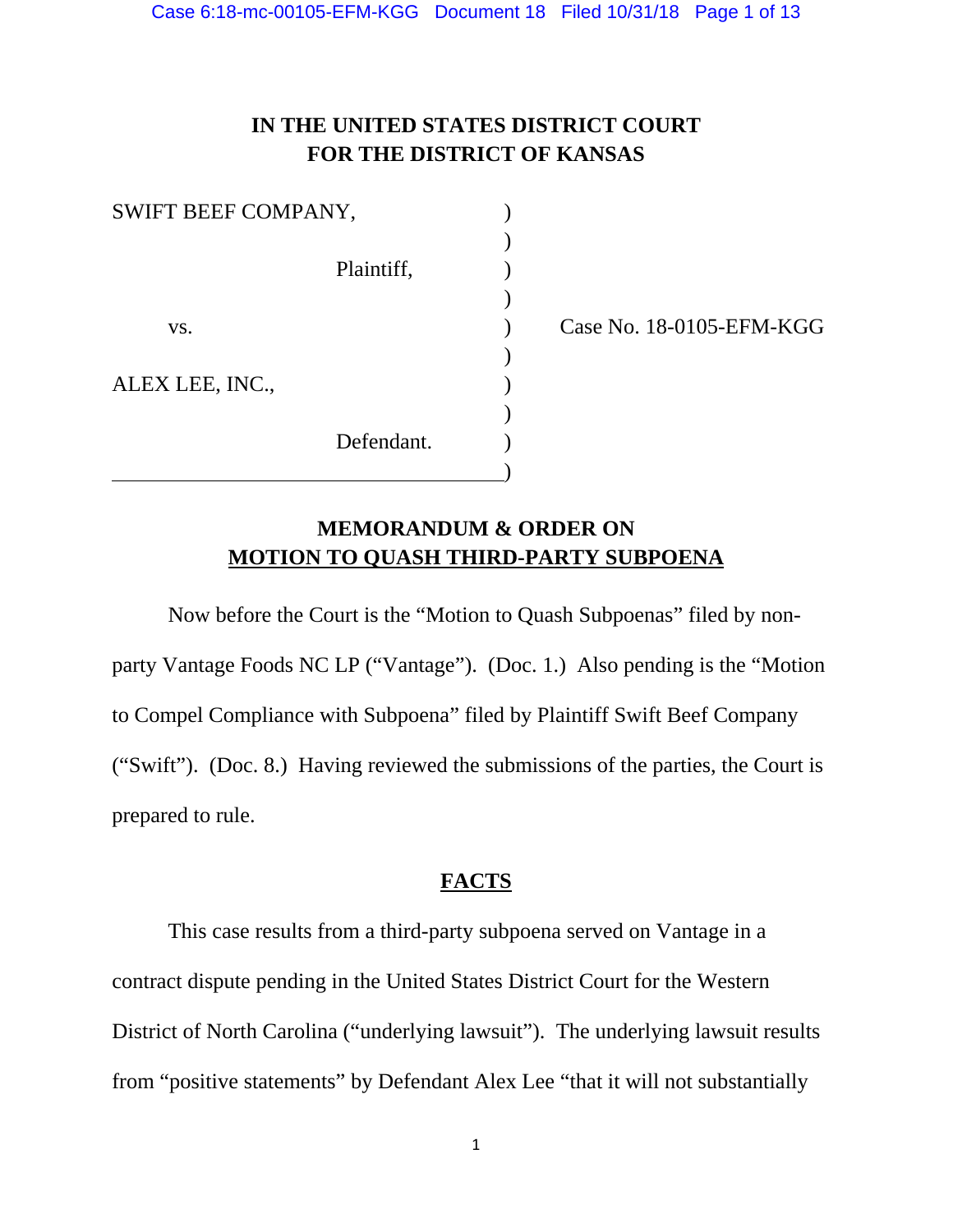#### Case 6:18-mc-00105-EFM-KGG Document 18 Filed 10/31/18 Page 2 of 13

perform its obligations under two agreements with Swift Beef – a Lease Agreement and a Purchase Agreement (collectively, 'Agreements') – that involve a meat further processing and packaging plant located in Lenoir, North Carolina ('Lenoir Plant')." (Doc. 9, at 1.) Alex Lee's counterclaims include two for breach of contract "contending that it may immediately terminate the Agreements because Swift Beef purportedly failed to 'use commercially reasonable efforts to produce' meat products 'efficiently and at competitive cost.'" (*Id*., at 1-2.)

Vantage previously operated the Lenoir plant that is currently owned by Defendant and the subject of the underlying lawsuit. Vantage has no contractual or business relationships with either of the parties in the underlying lawsuit. Vantage also has no ongoing business operations, no revenue, no employees, and exists essentially as a defunct entity. Its only office is in Wichita, Kansas.

 Swift served a subpoena on Vantage on May 29, 2018. Vantage contends that this initial subpoena was "procedurally defective and substantively flawed." (Doc. 2, at 2.) Swift served a second subpoena on June 12, 2018, "[i]n an effort to resolve Vantage Foods' objection to the first subpoena on the grounds that it was defective by requiring production in Raleigh, North Carolina instead of Wichita, Kansas  $\dots$ ." (Doc. 9, at 9.)

Vantage concedes that the "procedural defects were corrected by Swift's issuance of [the] modified subpoena . . . ." (Doc. 2, at 2.) Even so, Vantage argues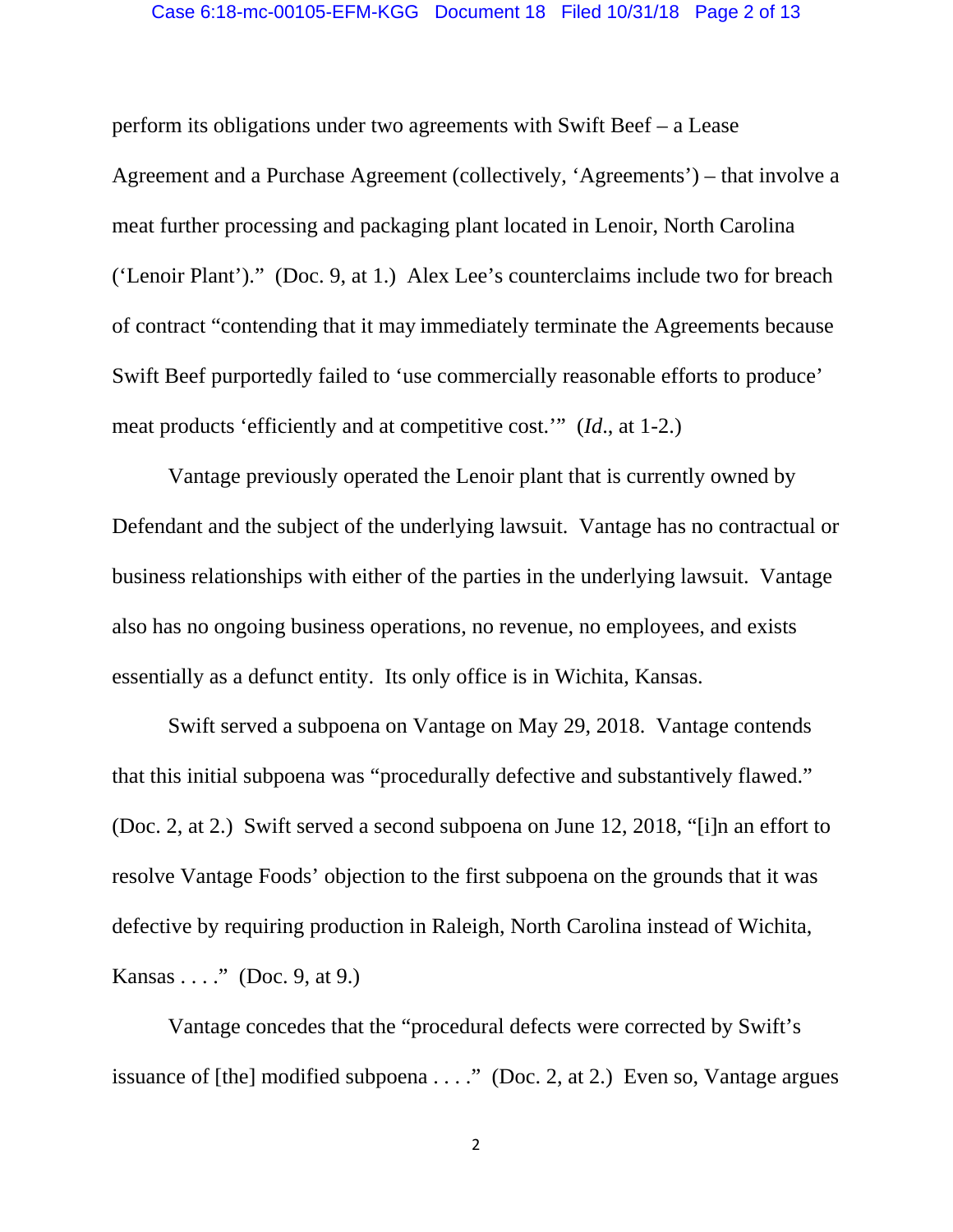that both subpoenas "should be quashed in their entirety and Vantage Foods should not be required to produce any of the items Swift requests." (Doc. 2, at 2.) Based on the arguments contained in Swifts response to Vantage's motion to quash as well as Swift's own motion to compel, the Court finds any issues regarding the initial subpoena are now moot and will focus only on the modified subpoena of June 12, 2018.

According to Vantage, the subpoena consists of "twenty-five sweeping requests for documents covering almost every conceivable aspect of Vantage Food's obsolete business relationship with Alex Lee and Alex Lee's subsidiaries." (*Id*., at 3.) Vantage has summarized the categories of requested documents as follows:

- All agreements and contracts between Vantage Foods and Alex Lee and its related entities, Merchants Distributors and Lowes Foods;
- Internal and external communications regarding Vantage Foods ceasing operations of the Lenoir Plant;
- Documents and communications around termination of contracts and agreements between Vantage Foods and Alex Lee;
- Documents showing volume of production by Vantage Foods while it operated the Lenoir Plant;
- All documents related to complaints by Alex Lee and its related entities to Vantage Foods during their relationship;
- Communications between Vantage Foods and Alex Lee concerning the Initial Subpoena;
- Vantage Foods' labor costs associated with its operation of Alex Lee's Lenoir Plant;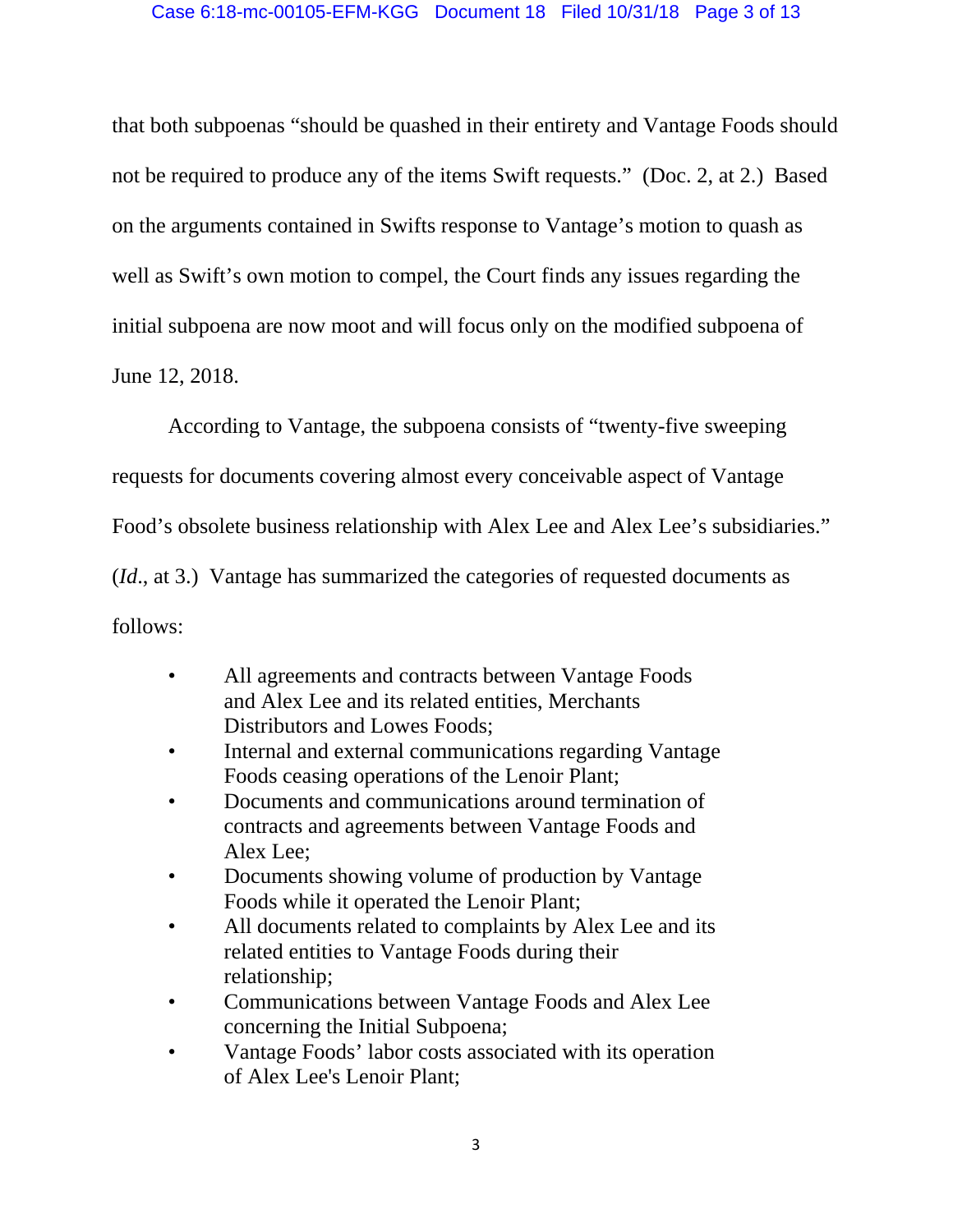- Drawings and photos of Vantage Foods' operation of the Lenoir Plant; and
- Documents tracking, analyzing or assessing the accuracy of Alex Lee's forecasting of meat products to be shipped by Vantage Foods from the Lenoir Plant to Alex Lee and its related entities.

(*Id*., at 3-4.)

Concurrently with the filing of its response (Doc. 10) to Vantage's "Motion

to Quash Subpoenas," Swift filed its "Motion to Compel Compliance with

Subpoena Directed to Non-Party." (Doc. 8.) The arguments raised by Swift in

support of its motion to compel mirror those raised in its response to Vantage's

motion. (*Compare* Doc. 8 to Doc. 10.)

# **ANALYSIS**

# **A. Legal Standards.**

Fed.R.Civ.P. 26(b) states that

[p]arties may obtain discovery regarding any nonprivileged matter that is relevant to any party's claim or defense and proportional to the needs of the case, considering the importance of the issues at state in the action, the amount in controversy, the parties' relative access to relevant information, the parties' resources, the importance of the discovery in resolving the issues, and whether the burden or expense of the proposed discovery outweighs its likely benefit. Information within this scope of discovery need not be admissible in evidence to be discoverable.

As such, the requested information must be nonprivileged, relevant, and

proportional to the needs of the case to be discoverable.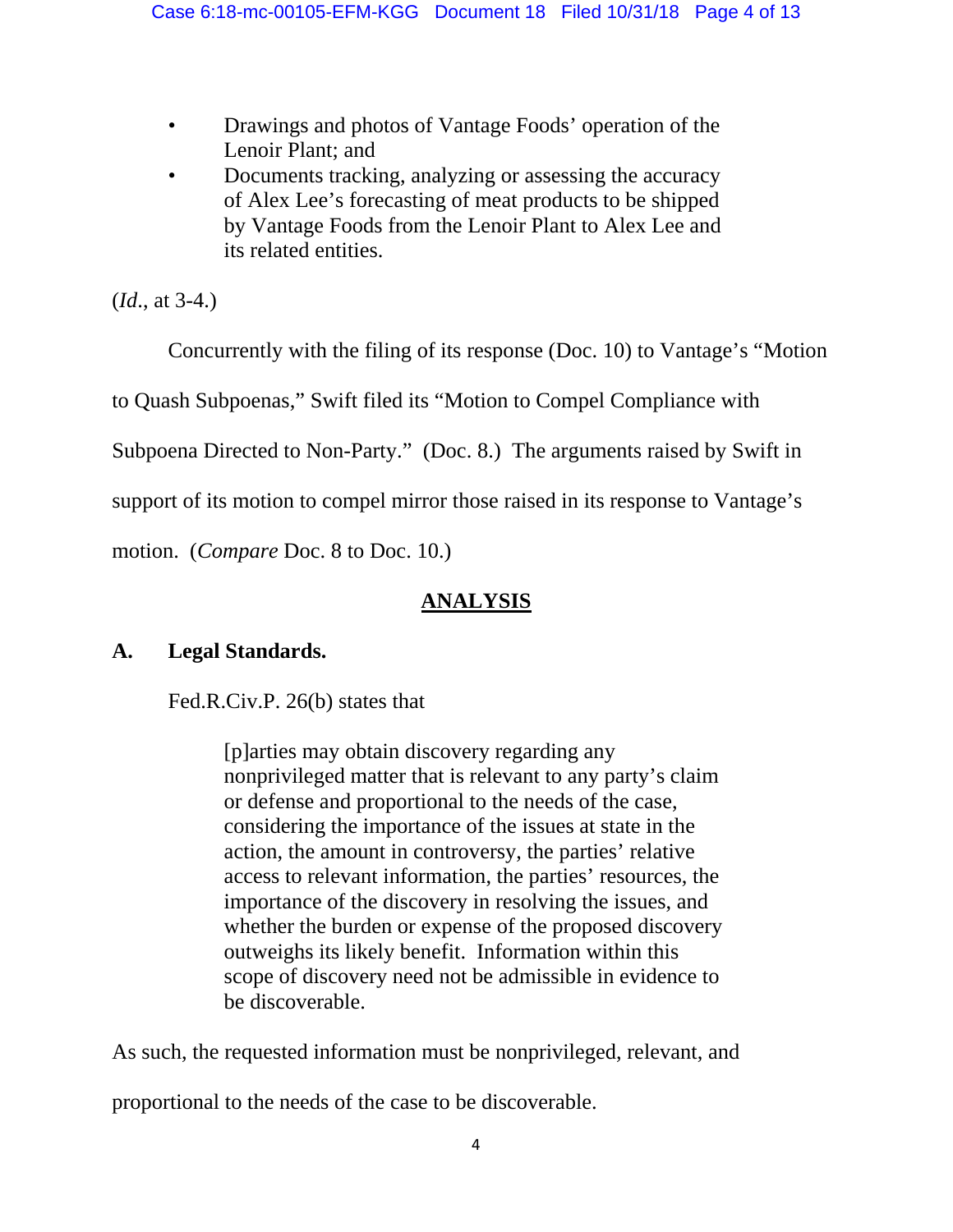Discovery relevance is broadly construed. *AKH Co., Inc. v. Universal Underwriters Ins. Co.*, 13-2003-JAR-KGG, 2015 WL 4523578, at \*2 (D. Kan. July 27, 2015). As such, "discovery should be considered relevant if there is any possibility the information sought may be relevant to the subject matter of the action." *Id*. "Federal Rule of Civil Procedure 26(c) confers broad discretion on the trial court to decide when a protective order is appropriate and what degree of protection is required." *Layne Christensen Co. v. Purolite Co.*, 271 F.R.D. 240, 244 (D. Kan. 2010) (quoting *Seattle Times Co. v. Rhinehart*, 467 U.S. 20, 36  $(1984)$ .

 Fed.R.Civ.P. 45 governs subpoenas, with section (d) of that Rule relating to "protecting a person subject to a subpoena" as well as "enforcement." Subsection  $(d)(1)$  of the Rule states that

> [a] party or attorney responsible for issuing and serving a subpoena must take reasonable steps to avoid imposing undue burden or expense on a person subject to the subpoena. The court for the district where compliance is required must enforce this duty and impose an appropriate sanction – which may include lost earnings and reasonable attorney's fees – on a party or attorney who fails to comply.

Subsection  $(d)(2)(B)$  relates to objections to subpoenas and states that

[a] person commanded to produce documents or tangible things or to permit inspection may serve on the party or attorney designated in the subpoena a written objection to inspecting, copying, testing, or sampling any or all of the materials or to inspecting the premises – or to producing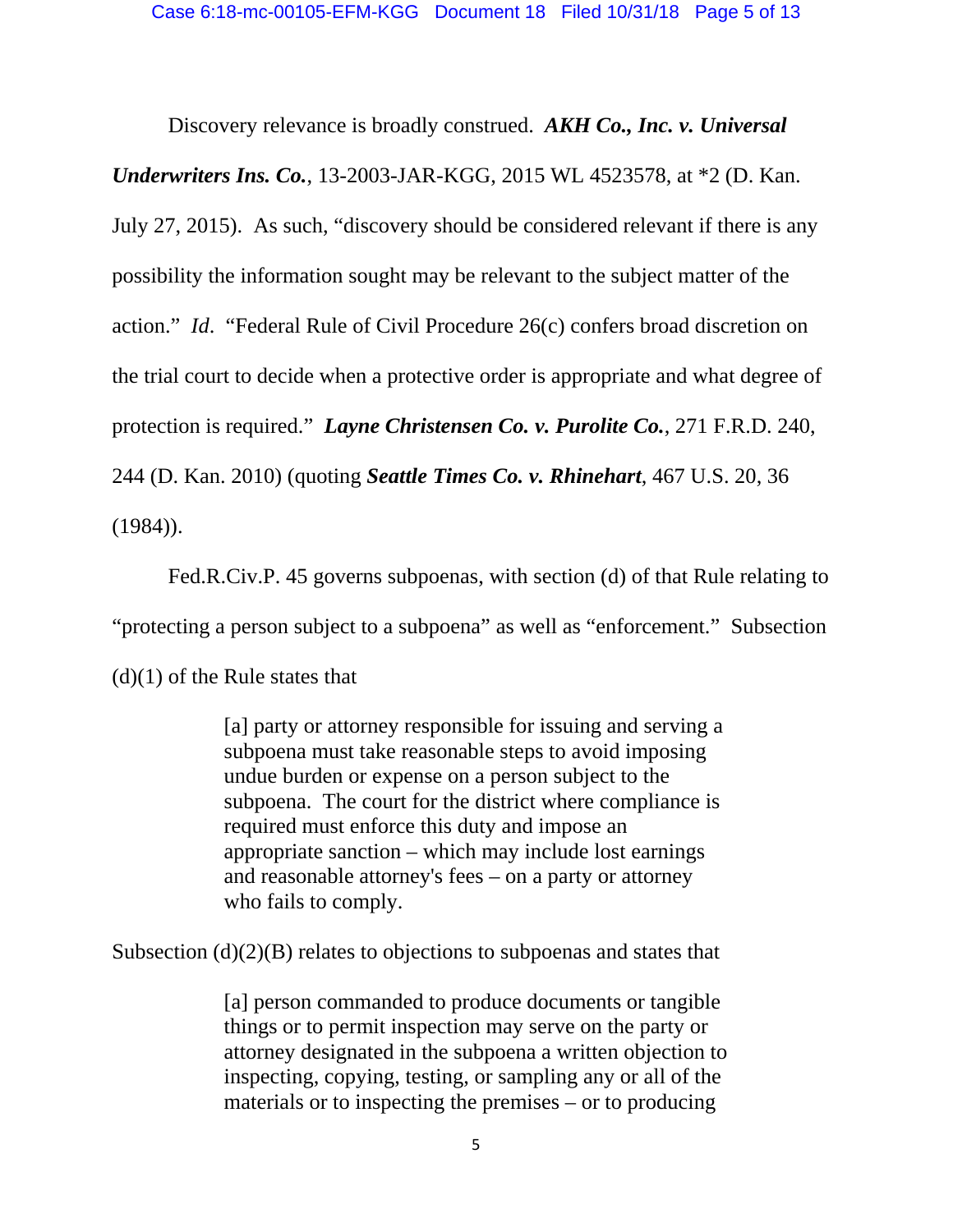electronically stored information in the form or forms requested. The objection must be served before the earlier of the time specified for compliance or 14 days after the subpoena is served. If an objection is made, the following rules apply:

> (i) At any time, on notice to the commanded person, the serving party may move the court for the district where compliance is required for an order compelling production or inspection.

(ii) These acts may be required only as directed in the order, and the order must protect a person who is neither a party nor a party's officer from significant expense resulting from compliance.

Subsection  $(d)(3)(A)$  requires the District Court to quash or modify a subpoena that: (i) fails to allow a reasonable time to comply; (ii) requires a person to comply beyond the geographical limits specified in Rule 45(c); (ii) requires disclosure of privileged or other protected matter, if no exception or waiver applies; or (iv) subjects a person to undue burden. Thus, the Court must balance Plaintiffs' needs for the information with the potential for undue burden or expense imposed on the third-party respondent.

## **B. Relevance.**

 Vantage contends that when it conferred with Swift regarding the relevance of the categories of information listed in the subpoena, "Swift's only explanation is that the document requests are relevant to whether Alex Lee was entitled to terminate a lease agreement it had with Swift." (Doc. 2, at 10; citing Doc. 2-2, at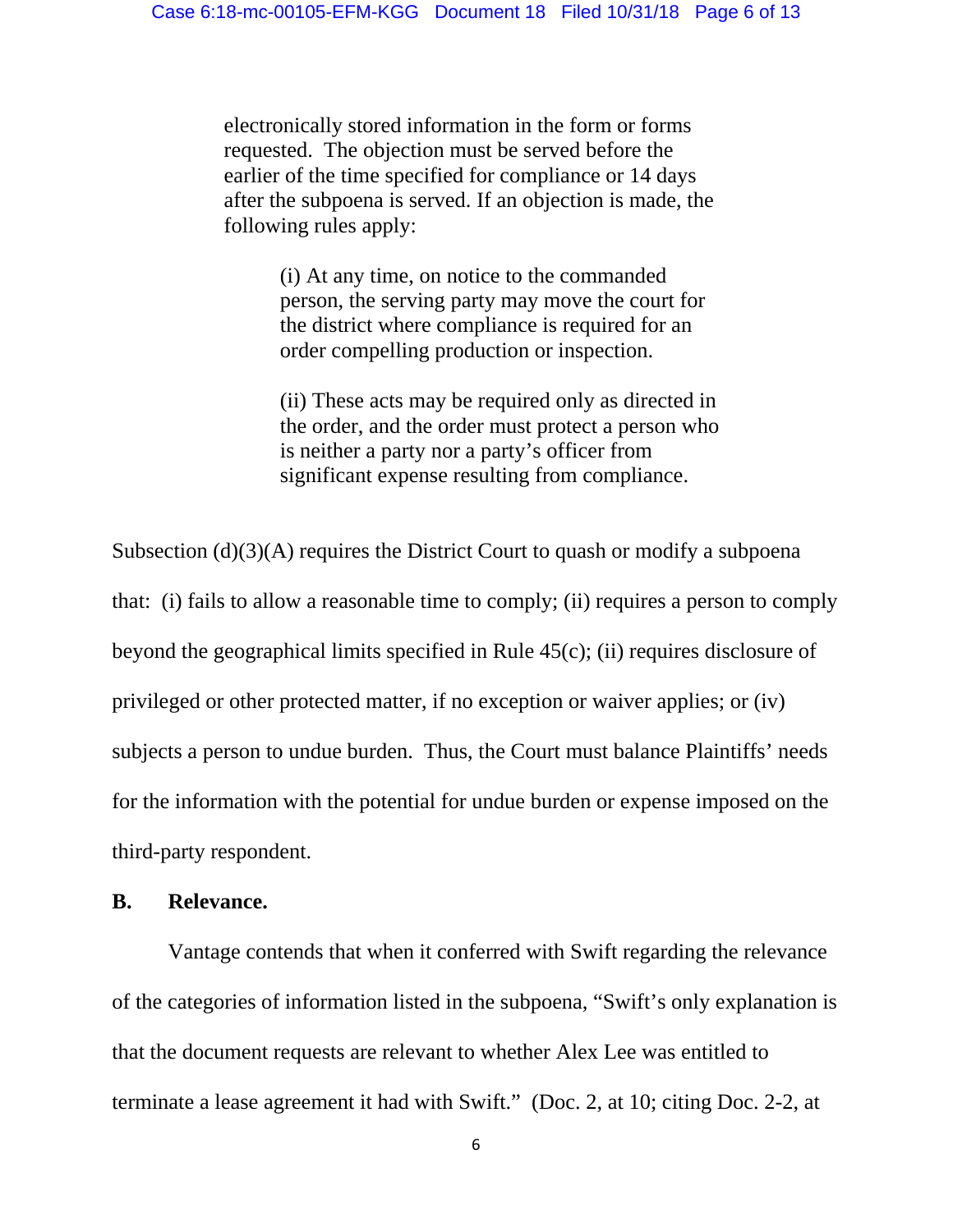18 [cited as Doc. 2-D, at 2].) Vantage compiles Swifts requests into four categories:

> 1) Requests 1, 4, 5, 6, 8, 9, 10, 12, and 23 all seek documents concerning Vantage Foods' contracts and agreements with Alex Lee and its subsidiaries.

2) Requests 2, 3, 7, 11, 20, and 13 seek documents and communications shared between Vantage Foods and Alex Lee and its subsidiaries.

3) Requests 14, 15, 16, 21, 22, 24, and 25 seek highly confidential details about Vantage Foods' operations at the Lenoir Plant, including production volumes, labor costs, blueprints, and internal analyses.

4) Requests 17, 18, and 19 seek documents concerning complaints Vantage Foods may have received from Alex Lee and its subsidiaries.

(Doc. 2, at 10.)

As Vantage points out, Swift's claims against Alex Lee sound in contract as do two of Alex Lee's counterclaims. Vantage argues that its contracts with Alex Lee "are separate and completely unrelated to the disputes between Swift and Alex Lee, [thus] they cannot be used to support or defend any of the contract claims in this case." (*Id*., at 11.) The remaining counterclaims relate to "fraud, conversion, and deceptive practices" Alex Lee alleges against Swift. As Vantage states, "[n]otably missing is any mention of Vantage Foods." (*Id*., at 12.) As such, Vantage argues that its "business records simply cannot shed any light" on legal disputes concerning the conduct of Swift and Alex Lee. (*Id*.)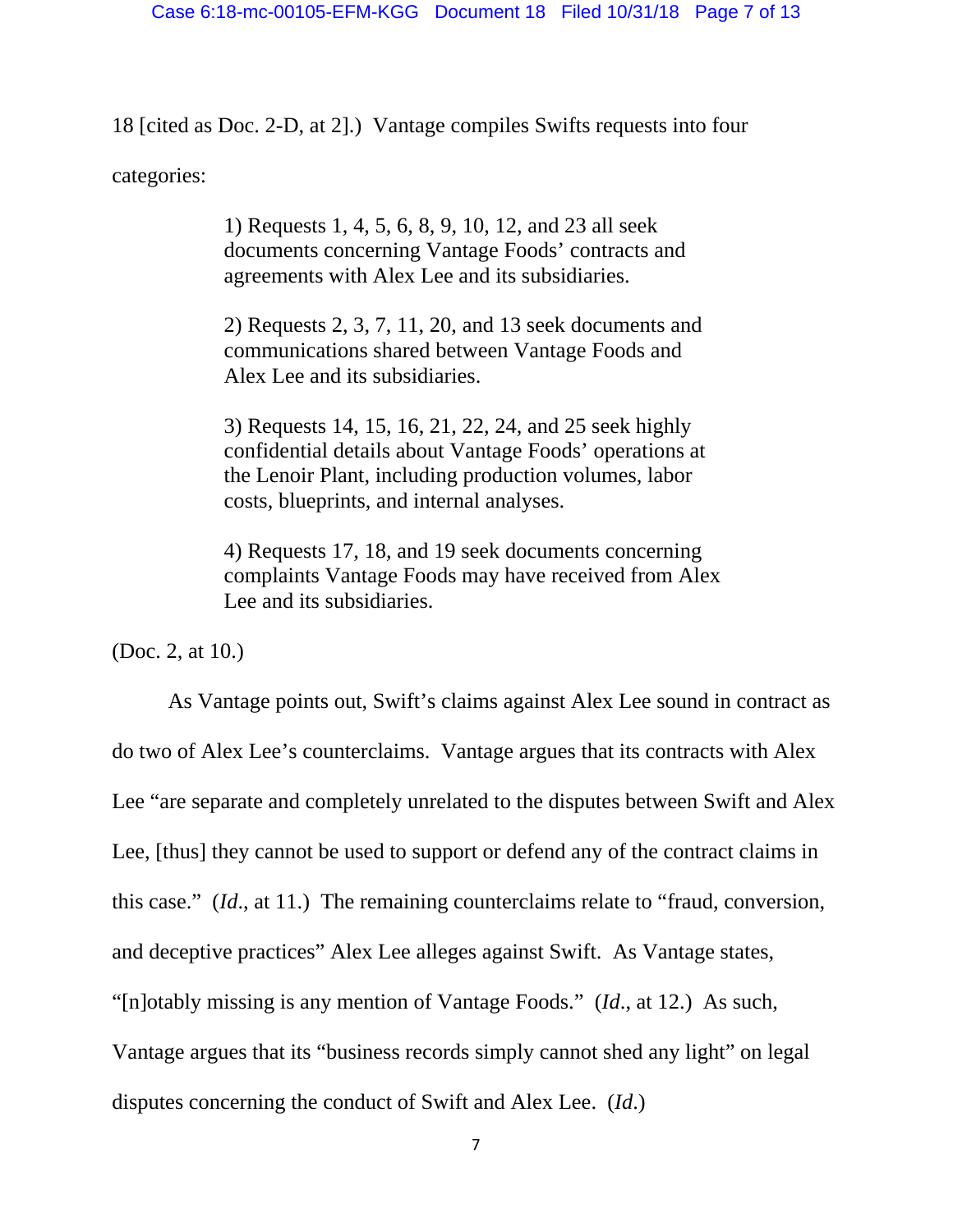Swift responds that the categories of requested information "are targeted to

seek information relevant to Alex Lee's counterclaims and arguments raised in the

North Carolina Lawsuit." (Doc. 10, at 5.)

For instance, two document requests . . . seek copies of the agreements between Vantage Foods and Alex Lee relating to the Lenoir Plant and Vantage Foods' preparation and shipment of products from that facility to Alex Lee. This information is relevant not only for context relating to the relationship between Vantage Foods and Alex Lee, but for assessing Swift Beef's performance in comparison to Vantage Foods' performance at the Lenoir Plant and whether the same parameters apply for comparing their respective performance.

(*Id*.) Vantage replies that "[l]ogically, comparison of the requested Vantage Foods data from a completely different time period would not offer any evidence of whether Swift's conduct was reasonable or whether its costs were 'competitive' *during* its performance under the Purchase Agreement with Alex Lee." (Doc. 13, at 6.)

The Court agrees with Vantage that the relevance to the issues in the underlying lawsuit of this comparison between performances of different entities (one of which is not a party to this law suit) during different time periods is suspect.<sup>1</sup> This is particularly true given Vantage's assertion that Swift produced a

<sup>&</sup>lt;sup>1</sup> This is also true regarding requests for information relating to topics such as Vantage's forecasting of shipments, labor costs, operations, and productivity.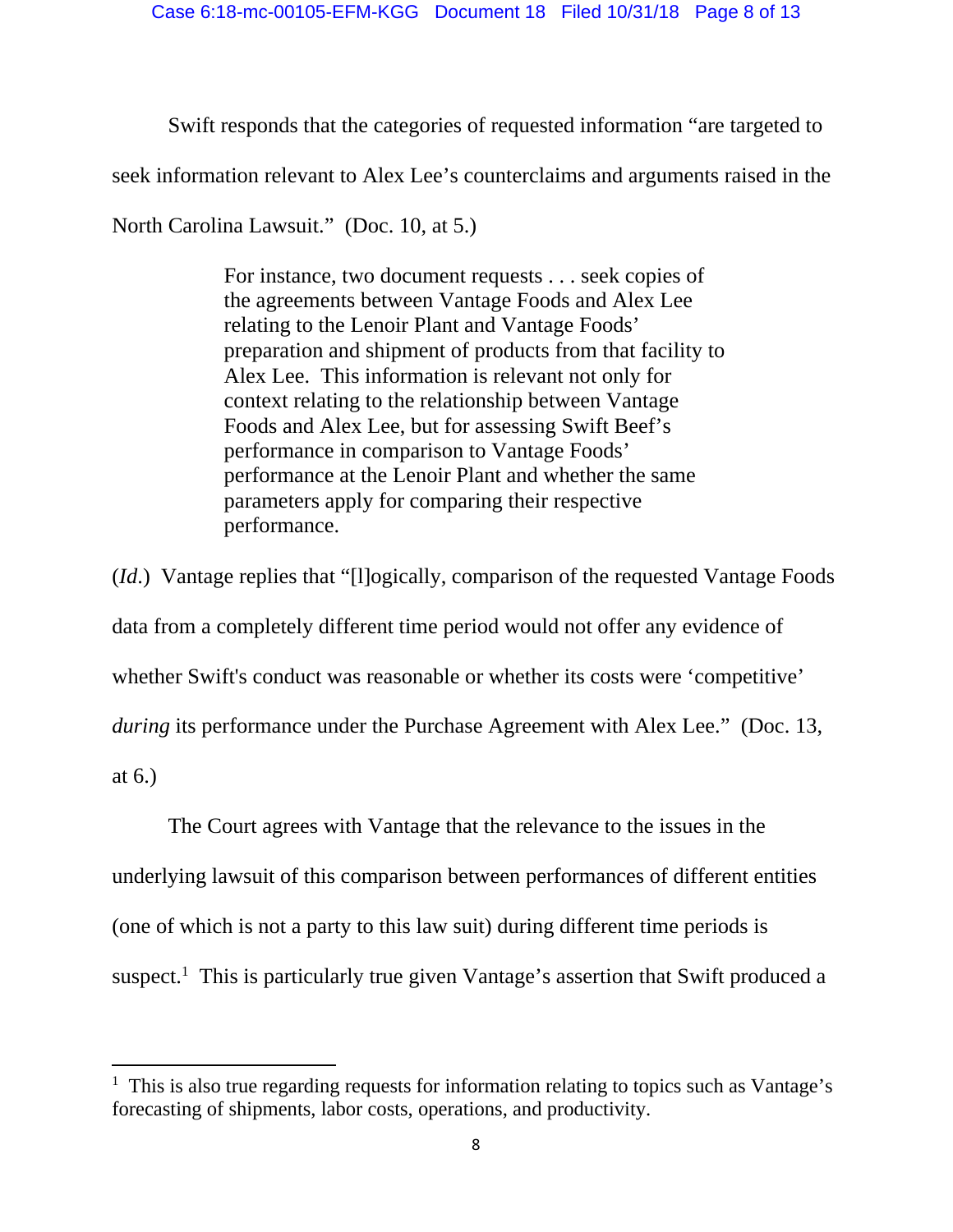"different product mix for Alex Lee . . . ." (*Id.* (internal citation omitted).) Given the burden imposed on Vantage and proportionality of the information requested to the needs of the case, discussed *infra*, the Court finds that Swift has not established the relevance of the information requested.

### **C. Undue Burden & Proportionality.**

 Fed.R.Civ.P. 45(d) states that a court must quash a subpoena that "subjects a person to undue burden." "Courts are required to balance the need for discovery against the burden imposed on the person ordered to produce documents, and the status of a person as a non-party is a factor that weighs against disclosure."

*Goodyear Tire & Rubber Co. v. Kirk's Tire & Auto Servicenter*, 211 F.R.D. 658, 662-663 (D. Kan. 2003). "Whether a subpoena imposes an undue burden upon a witness is a case-specific inquiry that 'turns on such factors as relevance, the need of the party for the documents, the breadth of the document request, the time period covered by it, the particularity with which the documents are described and the burden imposed.'" *Speed Trac Techs., Inc. v. Estes Express Lines, Inc.*, Case No. 08-212-KHV, 2008 WL 2309011, at \*2, (D. Kan. June 3, 2008) (*quoting Heartland Surg. Specialty Hosp., LLC v. Midwest Div., Inc.*, Case No. 05-2164- MLB-DWB, 2007 WL 2122437, at \*4 (D. Kan. July 20, 2007).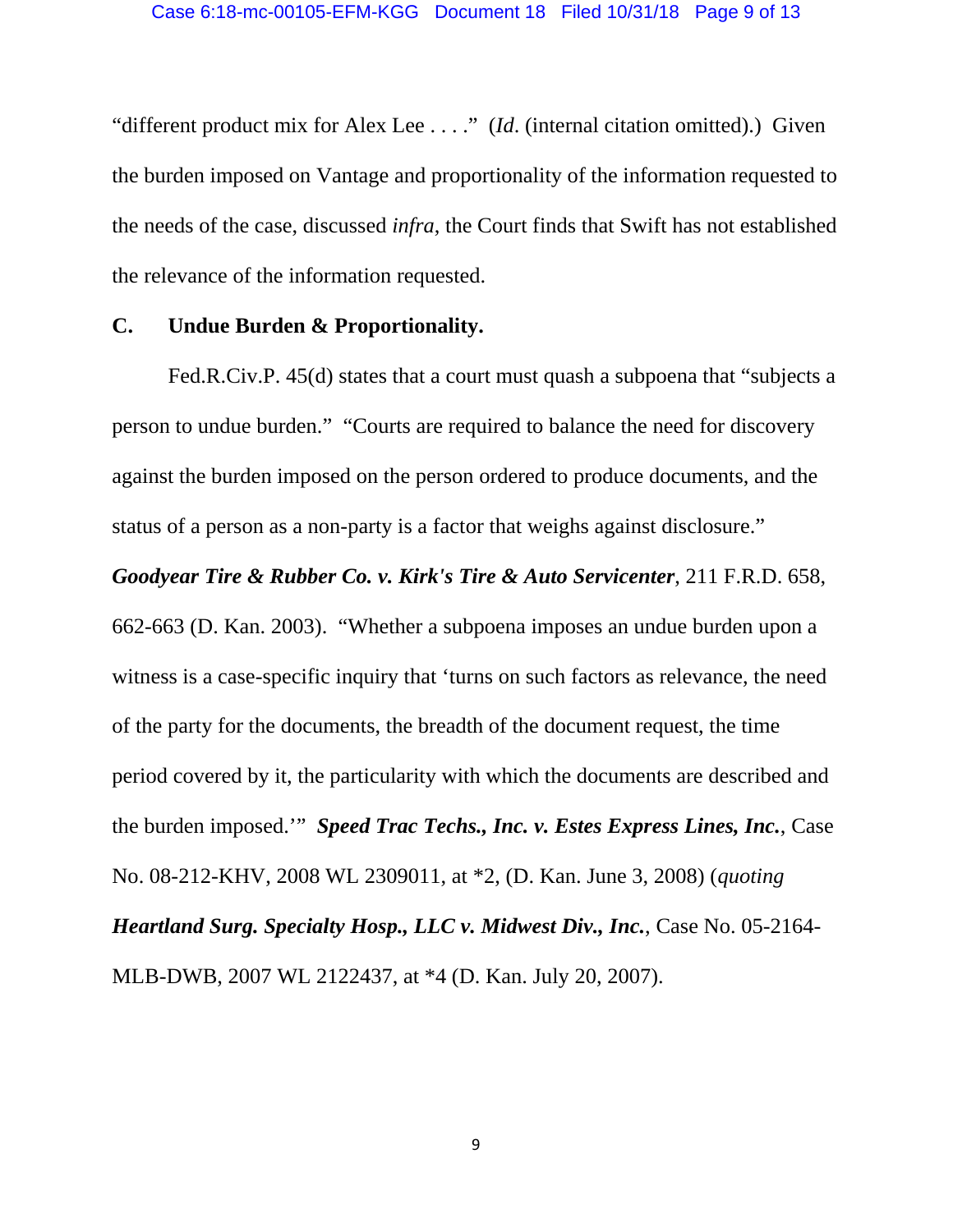Vantage argues that the modified subpoena is unduly burdensome on its face. (Doc. 2, at 15.) Upon analysis of the factors to be considered, the Court finds the subpoena to be unduly burdensome.

As discussed above, the relevance of the information requested is dubious. Additionally, the burden on Vantage to comply with the production is significant. Swift argues that Vantage has provided no evidence that responding to the subpoena would be unduly burdensome. (Doc. 10, at 16-20.) The Court disagrees.

Vantage is a defunct entity and would have to rely on high-level employees of its affiliated entities to compile the information. (Doc. 2, at 15.) Vantage contends that "the effort to respond would be extremely time-consuming" because the documents are kept in storage in Pennsylvania and "are not cataloged or organized in a way that would make them easily identifiable." (*Id*.) Searching for ESI would be equally daunting as such information was not universally maintained when Vantage ceased operations. (*Id*., at 15-16.) All things considered, Vantage

> estimates it would take hundreds of hours to complete a comprehensive search for documents responsive to its requests. Any personnel available to assist with this project work for Vantage Foods' affiliated entities. Complying with the Subpoenas would take them away from their normal job duties and could negatively affect the operations of Vantage Foods' affiliated entities.

(*Id*., at 16 (internal citations omitted).) As such, the Court finds that compliance with the subpoena to be unduly burdensome on its face. This is particularly true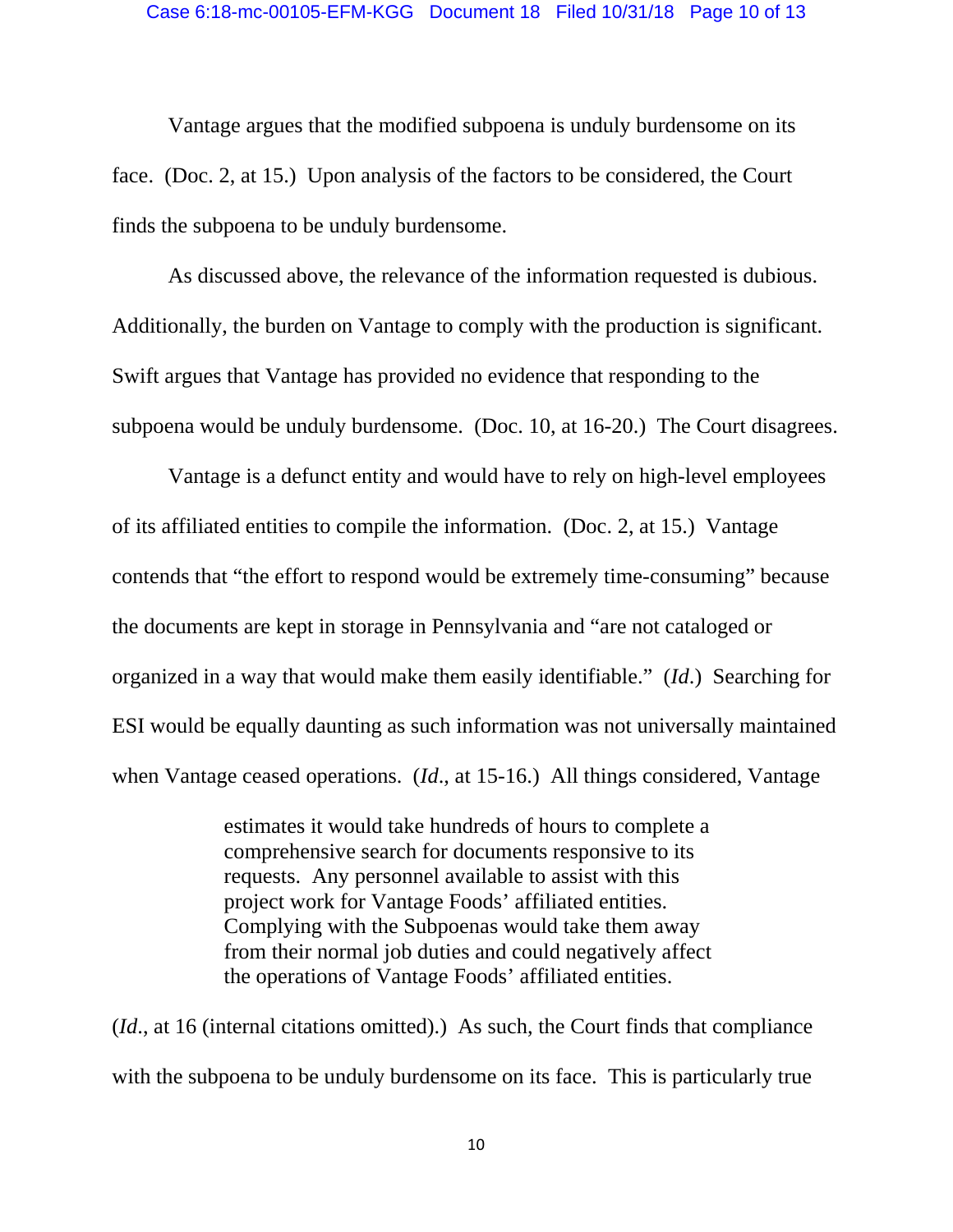#### Case 6:18-mc-00105-EFM-KGG Document 18 Filed 10/31/18 Page 11 of 13

when Swift concedes that certain of the categories of discovery sought are "duplicative since they seek the same information separately from Alex Lee and its two primary food distribution and retail operating companies . . . ." (Doc. 9, at 10; Doc. 10, at 5.)

 Concurrently, the information requested by the subpoena is not proportionate to the needs of the case, pursuant to Fed.R.Civ.P. 26(b)(1). The Rule mandates that the Court consider "the importance of the issues at stake in the action, the amount in controversy, the parties' relative access to relevant information, the parties' resources, the importance of the discovery in resolving the issues, and whether the burden or expense of the proposed discovery outweighs its likely benefit." *Id*.

 As discussed above, the subpoena is unduly burdensome on its face. Vantage's "relative access" to the information is tenuous. As a defunct entity, Vantage has limited resources, particularly in light of the burdensomeness of complying with the subpoena. The limited relevance of the information means it has limited "importance . . . in resolving the issues" present in this lawsuit. Further, Vantage contends that "to the extent any of the documents requested in the Subpoenas are relevant to this case, they were likely stored on Alex Lee's systems and Alex Lee should have access to them." (Doc. 2, at 17.)

Swift responds that it "is not in a position to know if Alex Lee has the same

11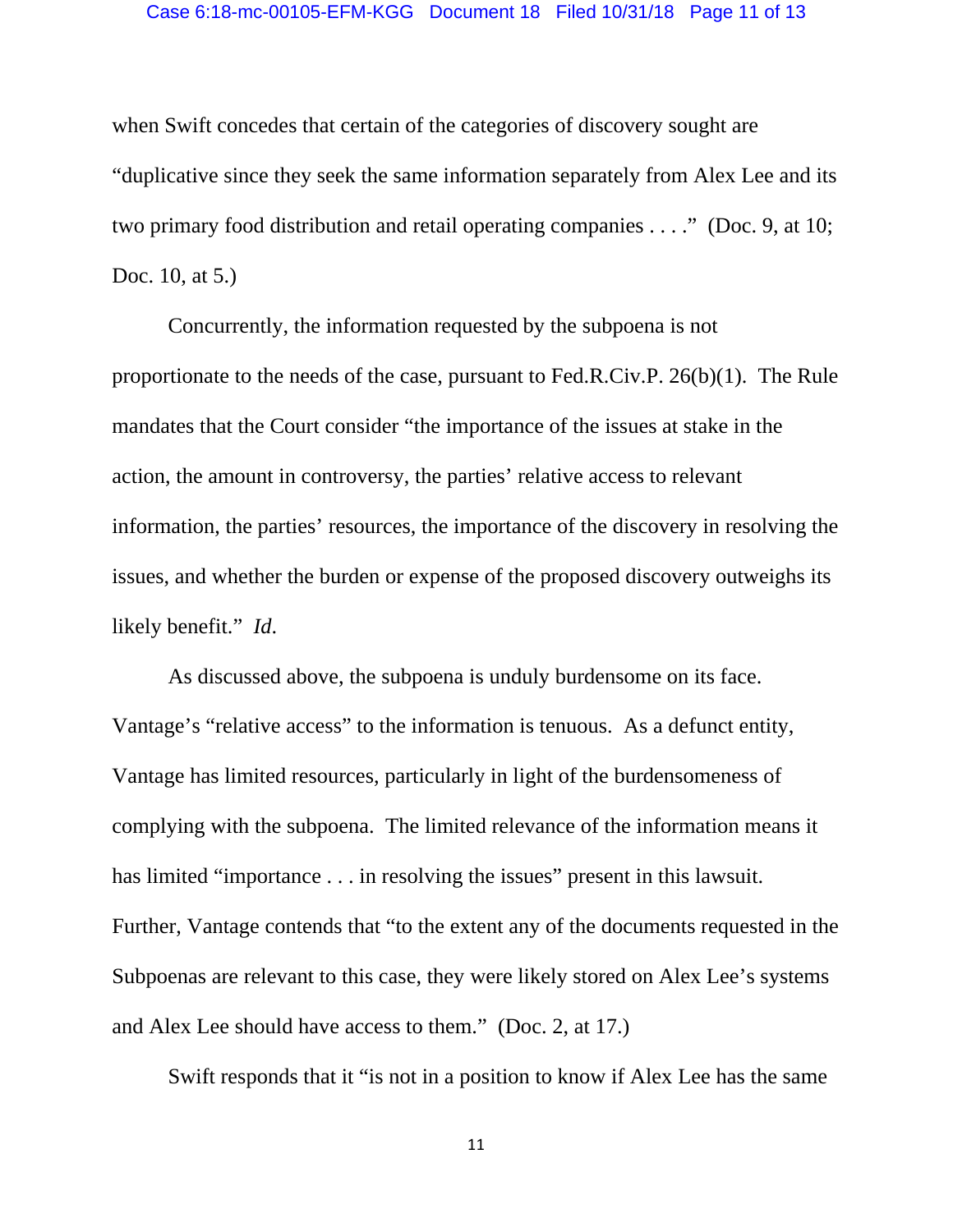information as Vantage Foods, nor whether a particular document in Vantage Foods' possession may differ in version or have additions or omissions when coming from two different sources." (Doc. 10, at 22.) The Court is not persuaded that the assumed benefit of potentially obtaining what may or may not constitute "different versions" of the same document outweighs the significant burden imposed on Vantage. Further, just as Swift is "not in a position to know if Alex Lee has the same information as Vantage Foods," there is no evidence that these entities – one of which is defunct – possess "differing" information. The Court will not compel compliance with a subpoena that appears to constitute a fishing expedition.

All things considered, the information requested by the subpoena has limited relevance and is not proportional to the needs of the case. Further, Vantage has established that its production would be unduly burdensome. As such, the "Motion to Quash Subpoenas" (Doc. 1) filed by non-party Vantage Foods is **GRANTED**.

Concurrently, the "Motion to Compel Compliance with Subpoena" filed by Plaintiff Swift Beef Company (Doc. 8) implicates the same issues as the motion filed by Vantage – relevance, the scope of discovery, proportionality, etc. (*See*  Doc. 9, at 16-22.) Because the subpoena has been quashed, Swift's motion (Doc. 8) is **DENIED as moot**.

### IT IS SO ORDERED.

12